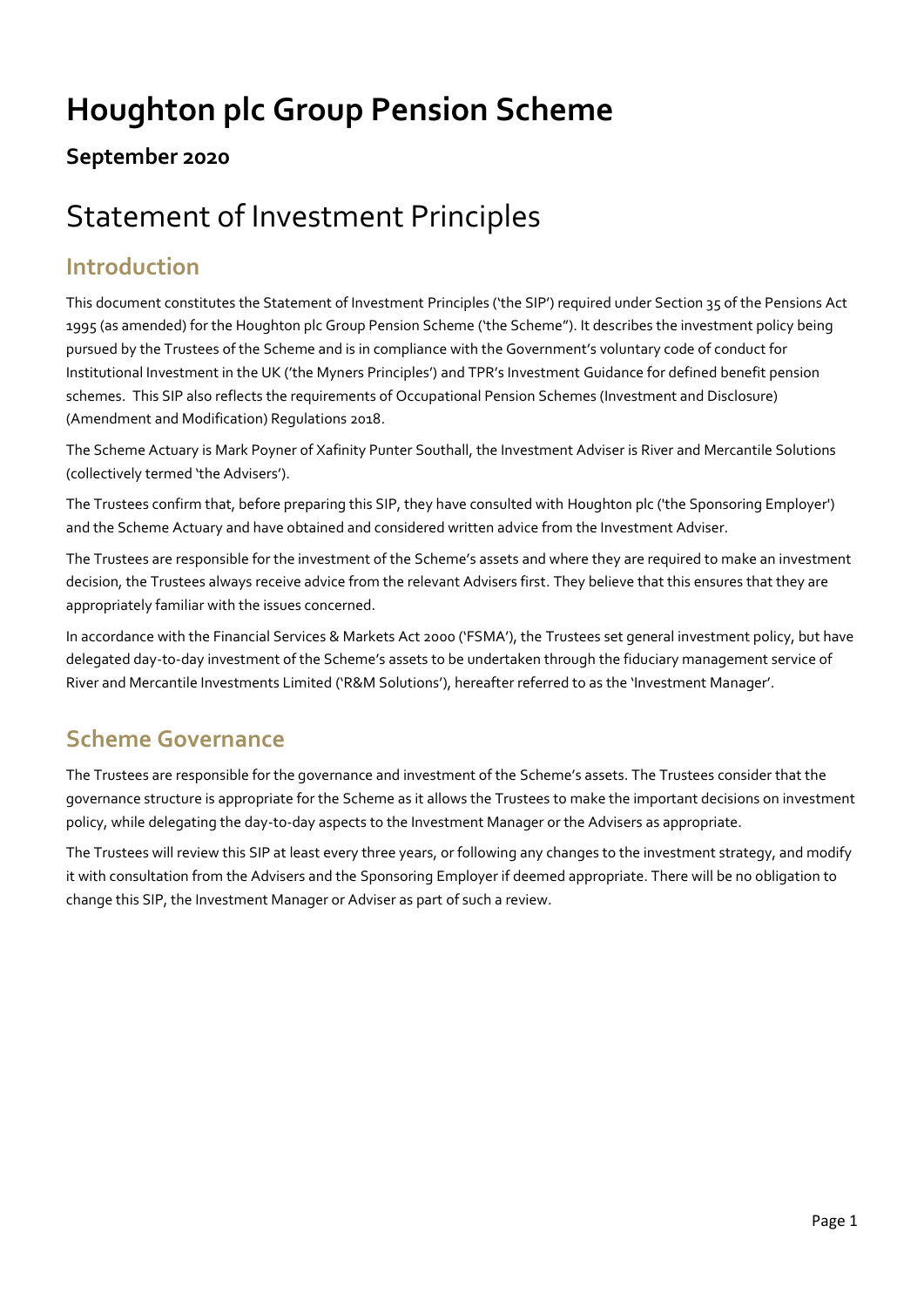## **Suitability**

The Trustees have defined the investment objective and investment strategy with due regard to the Scheme's liabilities. The Trustees have taken advice from the Advisers to ensure that the proposed strategy, and the assets held by the Scheme through that strategy, are suitable given its liability profile, the Trustees' objectives, legislative requirements, regulatory guidance and specifications in the trust deed and rules governing the Scheme (the Trust Deed).

## **Statutory Funding Requirement**

The Trustees will obtain and consider proper advice on the question of whether the investments and investment strategy are satisfactory having regard to both the investment objectives and the requirement to meet any statutory funding requirements. The funding position is reviewed periodically by the Scheme Actuary, with a full actuarial valuation at least every three years.

The Trustees will consider with the Investment Adviser and the Scheme Actuary whether the results of these actuarial valuations suggest that any change to investment strategy is necessary to ensure continued compliance with the statutory funding requirement.

#### **Investment Objectives**

The overall objective of the Scheme is to meet the benefit payments promised as they fall due. The Trustees have set the following qualitative objectives:

- 1. The acquisition of suitable assets, having due regard to the risks set out in this Statement, which will generate income and capital growth to pay, together with contributions from members and the Sponsoring Employer, the benefits which the Scheme provides as they fall due.
- 2. To limit the risk of the assets being assessed as failing to meet the liabilities over the long term having regard to any statutory funding requirement.
- 3. To achieve a return on investments which is expected to at least meet the Scheme Actuary's assumptions over the long term.

In quantitative terms, the Trustees invest in a blend of Growth assets that broadly targets 3% above cash, and a liability hedge which aims to mitigate the change in the liabilities. The Trustees decide the blend of these funds to target the appropriate return for the Scheme, this is shown in the Quarterly Monitoring Report.

#### **Implementation of investment strategy**

The Trustees have delegated the investment of the Scheme assets to the Investment Manager, which has discretion to invest the Scheme assets in underlying securities and funds, either directly or through the use of other investment managers of pooled funds (hereafter referred to as the 'Underlying Managers') to run the portfolio on a day-to-day basis. The Trustees have acknowledged and considered with sufficient diligence the potential conflict that may arise from the Investment Manager and the Investment Adviser being the same organisation.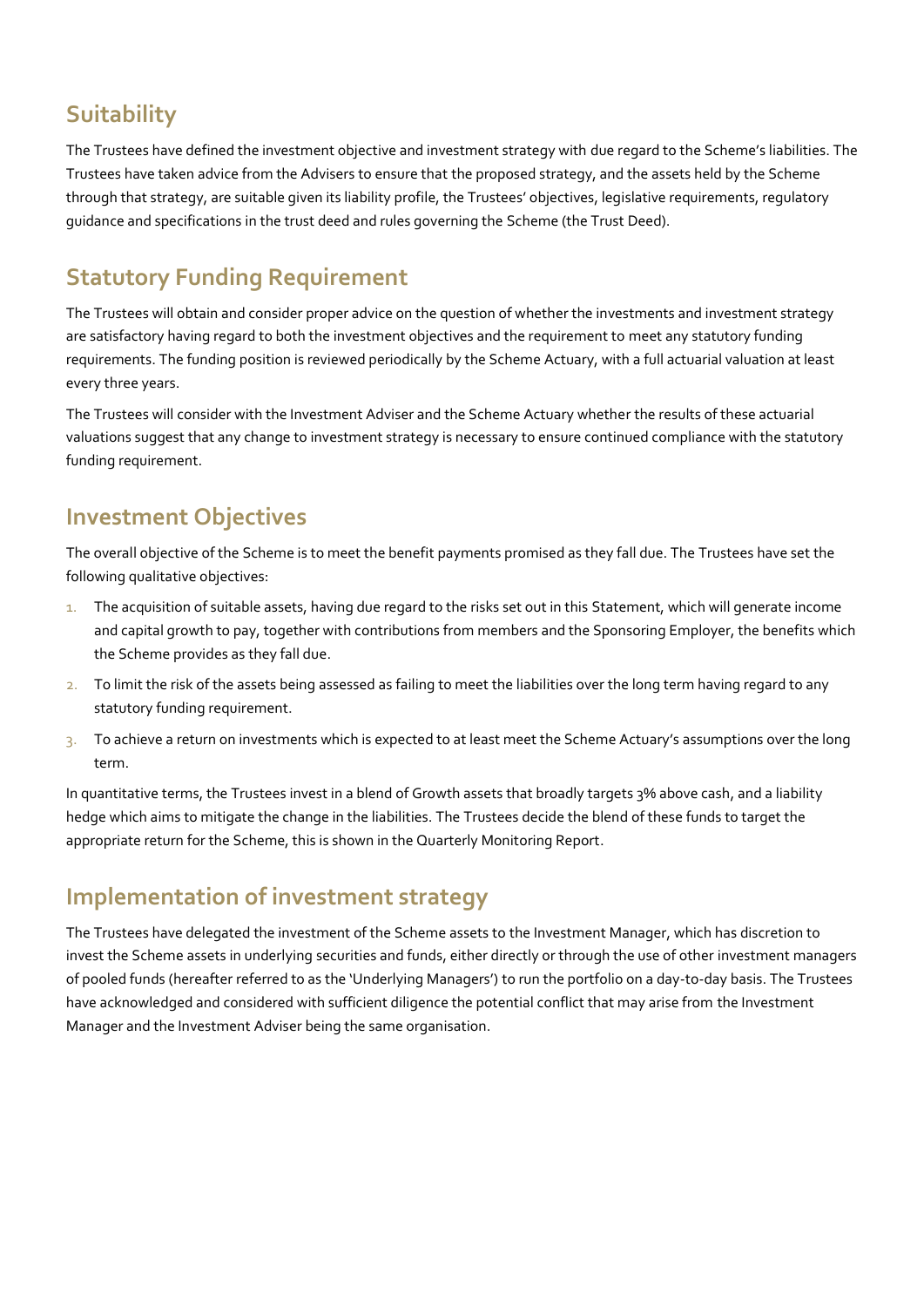#### **Monitoring**

The Trustees will monitor the performance of the Investment Manager against the agreed performance objectives.

The Trustees, or any other suitably qualified Adviser on behalf of the Trustees, will regularly review the activities of the Investment Manager to satisfy themselves that the Investment Manager continues to carry out their work competently and have the appropriate knowledge and experience to manage the assets of the Scheme.

As part of this review, the Trustees will consider whether or not the Investment Manager:

- **E** Is carrying out their function competently.
- **EXECT** Has regard to the need for diversification of investments.
- **EXEDENT Has regard to the suitability of each investment and each category of investment.**
- **EXERCT AS EXERCT EXERCT AS EXERCT FOR A VIOLET A** FIRST HAS UPPER THE STRING IN this SIP, so far as is reasonably practical.

If the Trustees are not satisfied with the Investment Manager they will ask the Investment Manager to take steps to rectify the situation. If the Investment Manager still does not meet the Trustees' requirements, the Trustees will remove the Investment Manager and appoint another.

#### **Corporate Governance and Stewardship**

The Trustees and Investment Manager have agreed, and will maintain, formal agreements setting out the scope of the Investment Manager's activities, charging basis and other relevant matters. The Investment Manager has been provided with a copy of this SIP and is required to exercise its powers with a view to giving effect to the principles contained herein and in accordance with subsection (2) of Section 36 of the Pensions Act 1995.

The Trustees have appointed the Investment Manager to implement the Scheme's investment strategy. The Investment Manager manages assets directly on behalf of the Trustees as well as having delegated authority to appoint, monitor and change the Underlying Managers.

The Investment Manager is appointed to carry out its role on an ongoing basis. The Trustees periodically review the overall value-for-money of using R&M Solutions, and information in relation to costs associated with investing is included in the quarterly monitoring report. The Trustees are satisfied that these arrangements incentivise the Investment Manager:

- to align its investment strategy and decisions with the Trustees' investment policies, such as their return target and the restrictions detailed in the Investment Management Agreement, and
- to assess and make decisions based on the medium- to long-term financial and non-financial performance of issuers of debt or equity, and to engage with such issuers to improve this medium- to long-term performance. The success of such engagement will contribute to the Scheme's performance, which is measured relative to the Trustees' long-term performance objectives.

The Scheme's investments are generally made via pooled investment funds, in which the Scheme's investments are pooled with those of other investors. As such, direct control of the process of engaging with the companies that issue these securities, whether for corporate governance purposes (such as capital structure) or other financially material considerations, is delegated to the Underlying Managers.

The Trustees have delegated responsibility for monitoring and voting on decisions relating to their Underlying Manager holdings to the Investment Manager. The Investment Manager has in place a voting policy which sets out how it will aim to vote at a general meeting of a pooled fund. For any special resolutions or extraordinary general meetings, the proposed votes of the Investment Manager are subject to additional sign-off by the appropriate representative from the Investment Manager.

The Investment Manager undertakes regular reviews of all Underlying Managers. These reviews incorporate benchmarking of performance and fees, with some managers on performance-related fees as well as performance reviews (including understanding key drivers of performance), investment due diligence meetings and operational due diligence reviews. The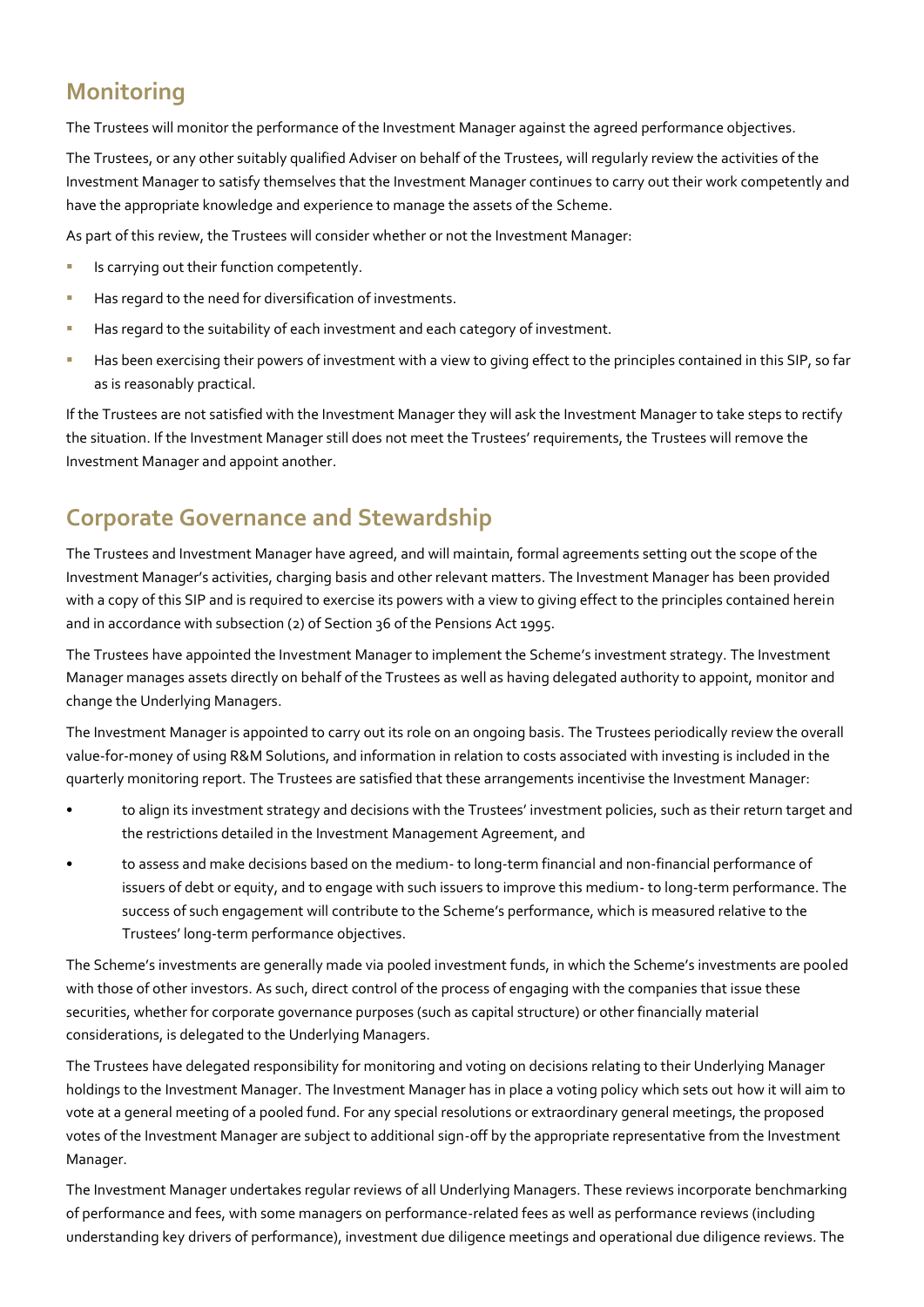Investment Manager reviews the governance structures of Underlying Managers, as well as assessing whether their fees, expenses (and any other charges) are in line with industry peers at inception and from time to time whilst invested.

Where it can be determined, the Investment Manager assesses whether Underlying Manager remuneration arrangements are aligned with the Trustees' objectives. The method and time horizon for evaluating and remunerating Underlying Managers is determined by criteria set by the Investment Manager, as detailed above.

The Trustees acknowledge the inherent potential for conflicts of interest which exist as part of ongoing Investment management business activities. As an FCA regulated firm, the Investment Manager is required to prevent or manage conflicts of interest. Where Underlying Managers are also regulated, they are likely to be subject to such requirements to manage conflicts of interest as are applicable in their jurisdiction of incorporation or operations. The Investment Manager directly monitors these as part of their regulatory filings (where available), the Investment Manager also monitors this as part of ongoing review. The Investment Manager's Conflict of Interest policy is available publicly here: [https://riverandmercantile.com/Asp/uploadedFiles/file/Corporate\\_Governance/RMG\\_Conflicts\\_of\\_Interest\\_Policy.pdf](https://riverandmercantile.com/Asp/uploadedFiles/file/Corporate_Governance/RMG_Conflicts_of_Interest_Policy.pdf)

The Investment Manager oversees the turnover costs incurred by Underlying Managers as part of its ongoing monitoring process and evaluates such costs to determine if they are in line with peer groups and the Investment Manager's expectations. Where there are material deviations the Investment Manager engages with Underlying Managers to understand the rationale for such deviations and take appropriate action.

#### **Realisation of Investments**

The majority of assets are held in underlying pooled funds, most of which can be realised easily if the Trustees so require. The Investment Manager is permitted to hold up to 20% of on-risk assets into illiquid investments (as defined in the Investment Management Agreement), which the Trustees acknowledge can take additional time to realise. The Trustees have considered this risk against the possibility of needing to realise these assets and are comfortable it is a reasonable approach to take.

#### **Derivatives**

The Trustees may enter into contracts with counterparties, including investment banks, in order to execute derivative transactions. The Trustees have taken advice on the suitability of the contracts and have delegated responsibility to the Investment Manager to implement these instruments on its behalf. Derivative instruments are typically used for risk management purposes in the portfolio.

#### **Financially material investment considerations**

These considerations which include the below "Risks" can affect the long-term financial performance of investments and can (but do not have to) include environmental, social and governance factors (otherwise known as "ESG") where relevant.

All references to ESG also include climate change.

The Trustees policy is to delegate consideration of financially material factors to the Investment Manager who considers these when constructing the portfolio, including looking at Underlying Managers. All references to ESG relate to financial factors only. All references to ESG also include climate change. As part of their ongoing monitoring, the Trustee reviews some key metrics on a regular basis that are provided by the Investment Manager covering ESG which enable them to engage with the Investment Manager and understand the impact of ESG on the portfolio.

ESG factors and stewardship are considered, in the context of long term performance, by the Investment Manager as part of the manager selection criteria. This review occurs before they are approved for investment in the portfolio. Once an Underlying Manager is appointed, the Investment Manager monitors the ESG implementation and on-going compliance with other factors, like stewardship as a part of overall engagement.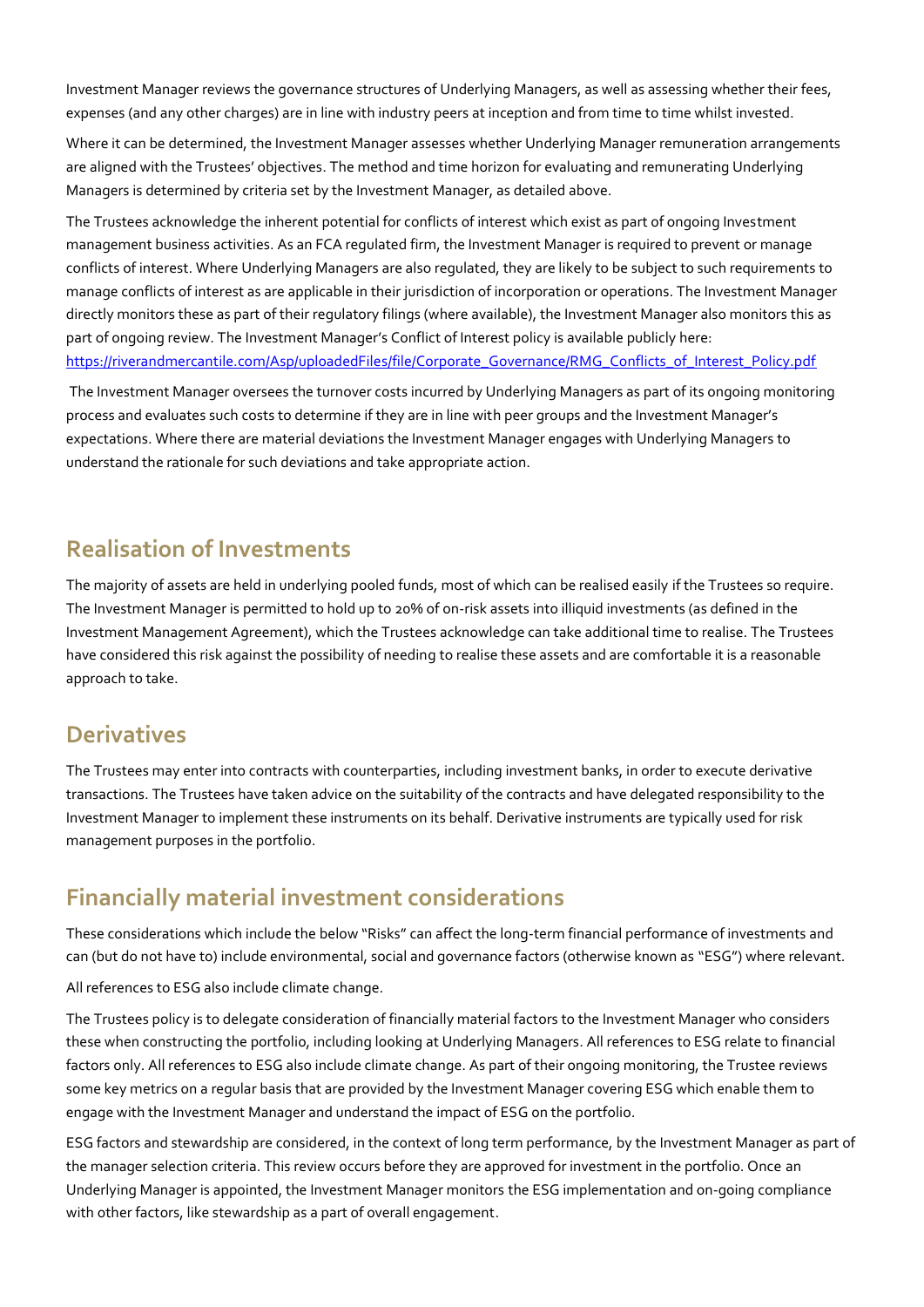#### **Risks**

The Trustees recognise a number of risks involved in the investment of the assets of the Scheme. These risks, and how they are measured and managed, include:

- Funding and asset/liability mismatch risk the risk that the funding level is adversely affected due to a mismatch between the assets and liabilities. This risk is managed in the following ways:
	- A liability benchmark portfolio or 'LBP' is used as a proxy for the liabilities in order to measure the approximate changes in the liabilities (due to changes to the relevant gilt yields only). The Trustees monitor this change relative to the change in asset values on a quarterly basis. The LBP is reviewed following each actuarial review, or when significant market or Scheme events (e.g. a significant change in inflation expectations) imply that an amendment maybe appropriate.
	- The Trustees also recognise the risk of a negative impact on the funding level due to changes in the actuarial assumptions used to calculate the liabilities and variation in experience. This is managed by aiming for a higher overall investment return than implied by the liability discount rate.
	- When setting and reviewing investment strategy, the Trustees examine how the investment strategy impacts on downside risk. Downside risk of the investment strategy is also measured by reference to the LBP and can therefore also be assessed as part of the quarterly review process.
	- This risk is also monitored through regular actuarial and investment reviews including monthly portfolio updates.
- Underperformance risk the risk of underperforming the benchmarks and objectives set by the Trustees. This risk is minimised using the following techniques:
	- Appropriate diversification across asset classes, within sectors and between individual stocks to minimise the effect of a particular stock or sector performing badly.
	- The use of instruments and strategies designed to control the extent of downside exposure.
	- The selective use of active management when appropriate given market conditions, the asset class considered and where the benefits (risk and/or return) are expected to outweigh the additional costs/fees.
	- Regular monitoring of the managers' performance, processes and capabilities with respect to their mandate and by the diversification across multiple Underlying Managers by the Investment Manager.
- **EXECT ADDET IN THE Cash flow risk -** addressed through the monitoring of the cash flow requirement of the Scheme to control the timing of any investment/disinvestment of assets.
- **Concentration risk** the risk of an adverse influence on investment values from the concentration of holdings is reduced by the diversification of the assets.
- **Counterparty risk** the risk of a counterparty to an agreement not carrying out his side of the deal. Where derivatives are used, the risk of counterparty default is reduced through the requirement in the relevant documentation that regular collateral or margin payments be made. It is also considered in the selection of counterparties and the incorporation of protection mechanisms in the documentation in the event of a downgrade in credit quality of an existing counterparty.
- **E** Country risk the risk of an adverse influence on investment values from political intervention is reduced by diversification of the assets across many countries.
- **E** Currency risk the risk that fluctuations in the value of overseas currencies affect the total return of the Scheme's investments when compared to a Sterling benchmark. The Trustees mitigate this risk by electing to allow the Investment Manager to use currency hedging.
- **Default risk** the risk of income from assets not being paid when promised. This is addressed through restrictions for the Investment Manager and Underlying Managers, e.g. a minimum credit rating of the bonds they are allowed to buy and also a high proportion of the bonds held are government bonds which have little default risk.